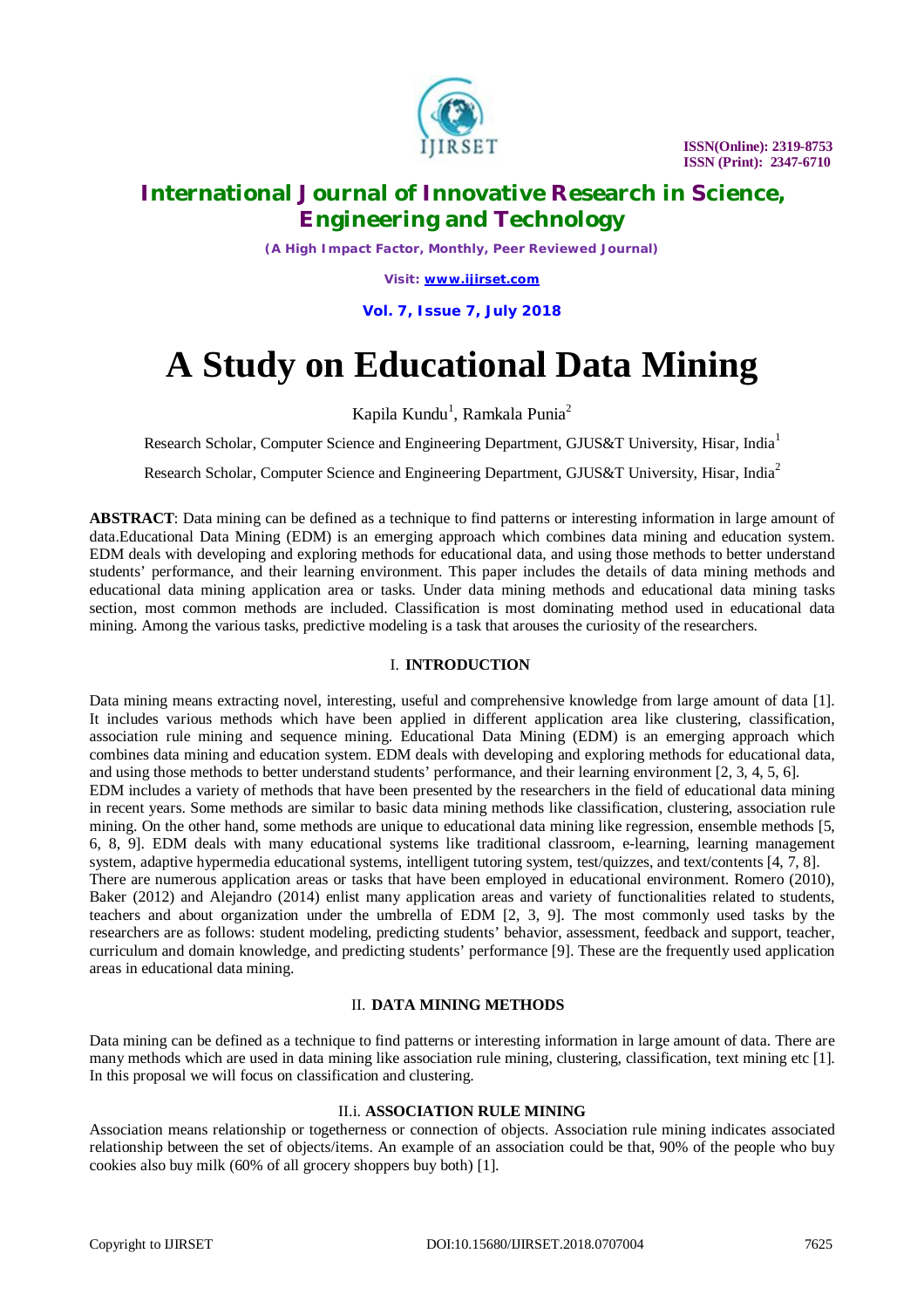

 **ISSN(Online): 2319-8753 ISSN (Print): 2347-6710**

# **International Journal of Innovative Research in Science, Engineering and Technology**

*(A High Impact Factor, Monthly, Peer Reviewed Journal)*

*Visit: [www.ijirset.com](http://www.ijirset.com)*

#### **Vol. 7, Issue 7, July 2018**

# II.ii**. CLUSTERING**

Clustering is unsupervised data mining technique used to classify data into different groups based on their inherent characteristics. Many researchers have applied clustering in student performance modelling, e.g., to divide the students of interest into different groups to look at the common characteristics of the target groups under consideration like the students who have failed, the student who have achieved average score and the students who have done very well [1].

#### II.iii**. CLASSIFICATION**

In classification, the predicted variable can either be a binary or categorical variable. Classification is a supervised learning technique which classifies the data on the basis of known class variable. Some popular classification methods include decision trees, random forests, and decision rules. Classifiers are typically validated using cross-validation, where part of the data set is repeatedly and systematically held out and used to test the goodness of the model. Crossvalidation should be conducted at multiple levels. It is typically standard to cross-validate at the student level in order to ensure that the model will work for new students. Some common metrics are used for cross-validation in classification i.e. AUC, kappa, precision, recall, and accuracy [1, 12].

# II.iv. **REGRESSION**

Regression deals with continuous data. It is used to find out the relationship between the predicted (dependent) variable and other independent variables. The most popular regression method is linear regression, and logistic regression. Another method, regression tree is also fairly popular. Regressors can be validated using Kappa, linear correlation or root mean squared error (RMSE) [1, 12].

#### III. **EDUCATIONAL DATA MINING TASKS**

The tasks are the application areas in educational field. There are various tasks described in the field of educational data mining like predicting student performance, predicting student behaviour etc. we have described six common tasks used frequently in educational environment [9]. These are as follows:

# III.i. **STUDENT MODELING**

Student modeling is used to classify the learner according to his/her characteristics such as emotion, cognition, domain knowledge, learning strategies, achievements, features, learning preferences, skill, evaluation and affects[9, 11, 13, 14, 15, 16, 17].

#### III.ii. **PREDICTING STUDENTS' BEHAVIOR**

The main aim of predicting student behavior is to mine particular pattern behavior in order to provide appropriate help to the user [9, 19-23].

# III.iii. **ASSESSMENTS**

Main focus of assessment is to evaluate the learners' domain knowledge, acquisition, skill development, and achieved outcomes, as well as reflection, inquiring, sentiments [25-29].

# III.iv. **STUDENT SUPPORT AND FEEDBACK**

Student support and feedback is used to identify that the support given by the computerized educational system is relevant to enhance the learners' performance and achievements, or to correct their misconceptions, bugs, and faults [9, 30- 33].

## III.v. **TEACHER SUPPORT, DOMAIN KNOWLEDGE AND CURRICULUM**

Teacher support, domain knowledge and curriculum deals with curriculum development, teaching practices, domain knowledge and teacher support [9, 33-36].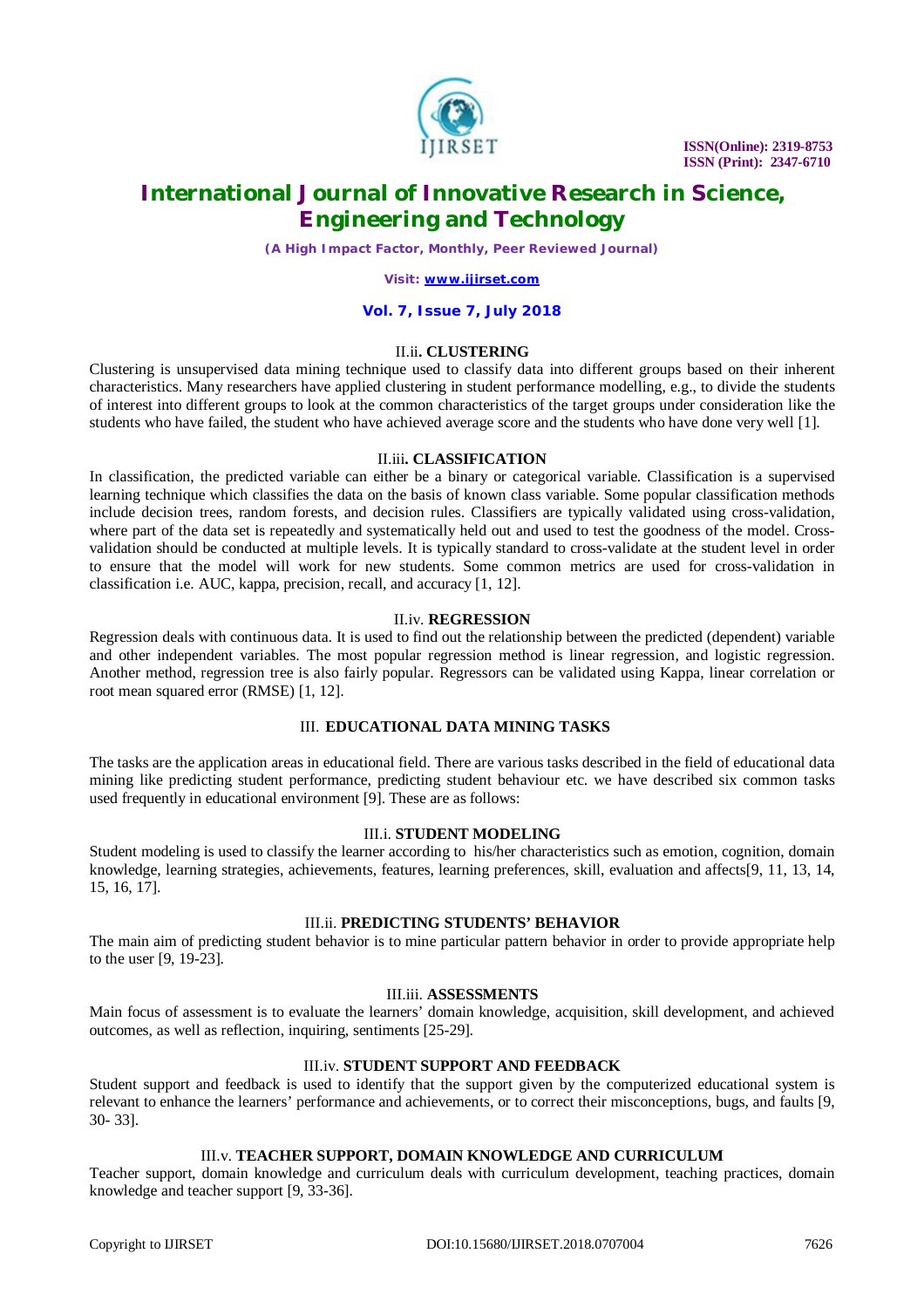

 **ISSN(Online): 2319-8753 ISSN (Print): 2347-6710**

# **International Journal of Innovative Research in Science, Engineering and Technology**

*(A High Impact Factor, Monthly, Peer Reviewed Journal)*

*Visit: [www.ijirset.com](http://www.ijirset.com)*

#### **Vol. 7, Issue 7, July 2018**

# III.vi. **PREDICTING STUDENTS' PERFORMANCE**

Predicting students' performance means to detect the significant attributes, relationship between the attribute, and other aspects that affect students' performance. Many indicators help to detect the students' performance [37-40]. These are as follows: efficiency, evaluation, achievement, competence, resource consuming, elapsed time, correctness, deficiencies, etc. The main target of this task is to assess the learner if he/she will be able to accomplish a given task or reach a specific learning goal [9].

#### IV. **CONCLUSION**

Educational Data Mining is very promising approach which extract novel and interesting information from educational data. Classification is most dominating task used under the umbrella of EDM. Predicting students' performance is dominant task in educational data mining that has always aroused the curiosity of researchers. Understanding factors that affect the students' performance is very important facet that helps in improving and understanding the educational landscape. By predicting student's performance, students can be helped at the early stages and this can improve the academic success of students.

#### **REFERENCES**

- [1]. J. Han, M. Kamber, "*Data Mining: Concepts and Techniques"*, Morgan Kaufmann Publishers, 2006.
- [2]. R. S. J. D. Baker, & K. Yacef, "The state of educational data mining in 2009: A review and future vision", *Journal of Educational Data Mining*, vol. 1, issue 1, pp. 1–15, 2009.
- [3]. C. Romero, & S. Ventura, "Educational data mining: a review of the state of the art", *IEEE Transactions on Systems, Man, and Cybernetics, part C: Applications and Reviews*, vol. 40, issue 6, pp. 601–618, 2010.
- [4]. C. Romero, & S. Ventura, "Educational data mining: a survey from 1995 to 2005", *Expert Systems with Applications*, vol. 33, issue 1, pp. 135–146, 2007.
- [5]. C. Romero, S. Ventura, M. Pechenizkiy, & S. J. d. R. Baker (Eds.), "*Handbook of educational data mining, data mining and knowledge discovery series",* Florida: Chapman & Hall/CRC, 2010.
- [6]. R. S. J. D. Baker & P. S. Inventado, "Educational Data Mining and Learning Analytics", *Learning Analytics: from research to Practice*, pp. 61-75, 2014.
- [7]. O. Zaïane, "Web usage mining for a better web-based learning environment", *In Proceedings of Conference on Advanced Technology for Education*, 2001, pp. 60–64.
- [8]. C. Romero, & S. Ventura, "*Data mining in e-learning*", book series 4, WIT Press, 2006, pp. 328.
- [9]. A. Pena-Ayala, "Educational data mining: A survey and a data mining-based analysis of recent works", *Expert Systems with Application*, vol. 41, pp. 1432-1462, 2014.
- [10]. B Sen, E. Ucar & D. Delen, "Predicting and analyzing secondary education placement-test score: A data mining approach", *Expert Systems with Applications,* vol. 39, pp. 9468-9476, 2012.
- [11]. S. D'Mello, & A. Graesser, "Mining bodily patterns of affective experience during learning" *In Proceedings of the 3rd international conference on educational data mining*, 2010, pp. 31–40.
- [12]. R. Pelanek, "Metric for evaluation of student model", *Journal of Educational Data Mining,* vol. 7, issue. 2, 2015.
- [13]. R. S. J. D. Baker, S. M. Gowda, M. Wixon, J. Kalka, A. Z. Wagner, A. Salvi, V. Aleven, G. W. Kusbit, J. Ocumpaugh, & L. Rossi, "Towards sensor-free affect detection in cognitive tutor algebra", *In Proceedings of the 5th international conference on educational data mining*, 2012, pp. 126–133.
- [14]. H. Guruler, A. Istanbullu, & M. Karahasan, "A new student performance analysing system using knowledge discovery in higher educational databases" *Computers & Education*, vol. 55, issue 1, pp. 247-254, 2010.
- [15]. I. Arroyo, H. Mehranian, & B. P. Woolf, "Effort-based tutoring: an empirical approach to intelligent tutoring", *In Proceedings of the 3rd international conference on educational data mining*, 2010, pp. 1–10.
- [16]. J. P. Gonzalez-Brenes, W. Duan, & J. Mostow, "How to classify tutorial dialogue? comparing feature vectors vs. Sequences", *In Proceedings of the 4thinternational conference on educational data mining*, 2011, pp. 169–178.
- [17]. A. Nandeshwar, T. Menzies, & A. Nelson, "Learning patterns of university student retention", *Expert Systems with Applications*, vol. 38, issue 12, pp. 14984–14996, 2013.
- [18]. O. Montalvo, R. S. J. D. Baker, M. A. Sao-Pedro, A. Nakama, & J. D. Gobert, "Identifying students' inquiry planning using machine learning", *In Proceedings of the 3rd international conference on educational data mining*, 2010, pp. 141–150.
- [19]. M. A. Sao-Pedro, R. S. J. D. Baker, O. Montalvo, A. Nakama, & J. D. Gobert, "Using text replay tagging to produce detectors of systematic experimentation behavior patterns" *In Proceedings of the 3rd international conference on educational data mining*, 2010, pp. 181–190.
- [20]. S. T. Levy, & U. Wilensky, "Mining students' inquiry actions for understanding of complex systems", *Computers & Education*, vol. 56, issue 3, pp. 556–573, 2011.